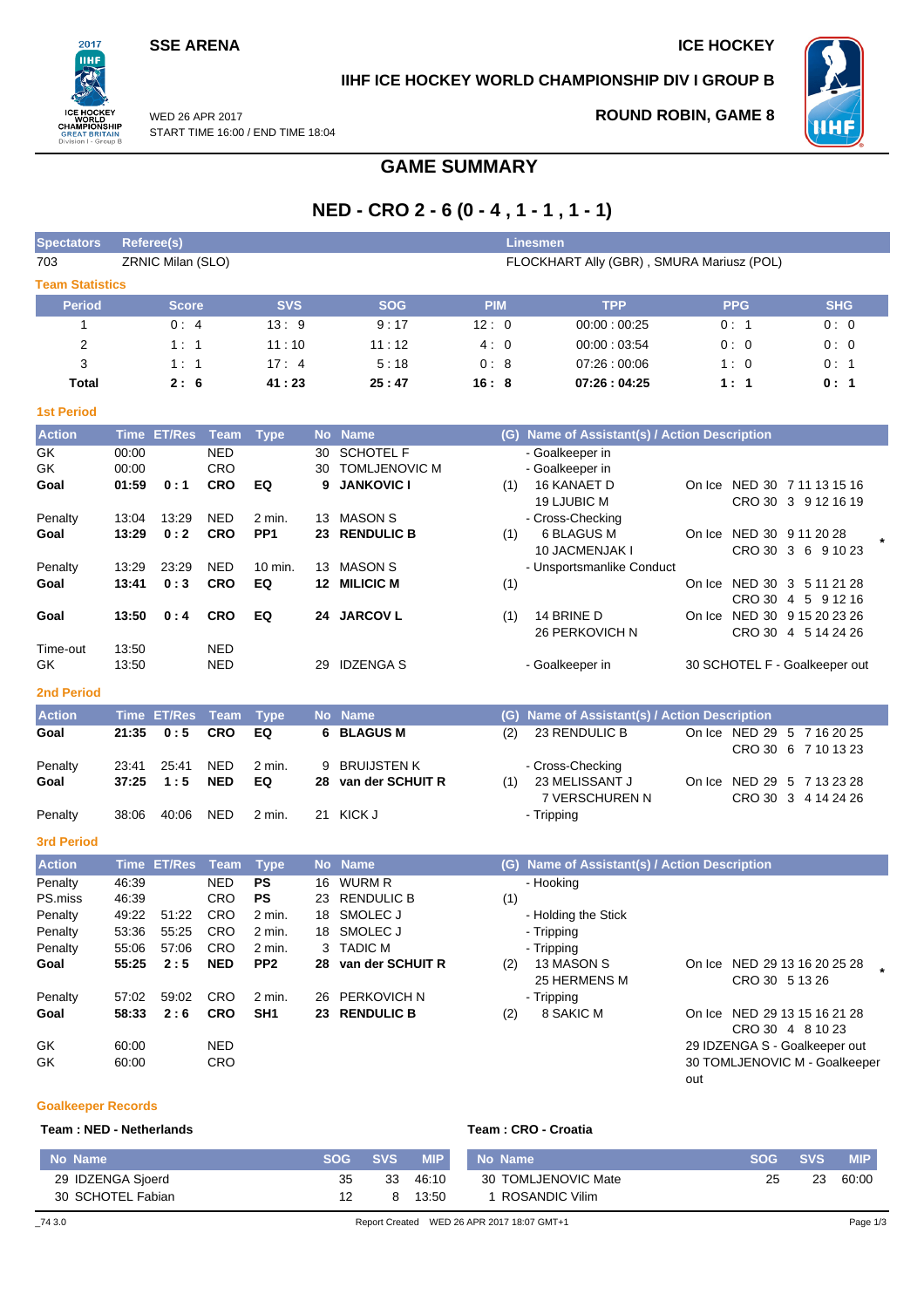**SSE ARENA ICE HOCKEY** 



# **IIHF ICE HOCKEY WORLD CHAMPIONSHIP DIV I GROUP B**



WED 26 APR 2017 START TIME 16:00 / END TIME 18:04

## **ROUND ROBIN, GAME 8**

**Game Statistics Team : NED (orange)**

| <b>Team: NED (orange)</b> |                          |          |          |             |                |                |                |          |        |   |                      |          |                        |       |
|---------------------------|--------------------------|----------|----------|-------------|----------------|----------------|----------------|----------|--------|---|----------------------|----------|------------------------|-------|
|                           | Head Coach: EIMERS Chris |          |          |             |                |                |                |          |        |   | <b>Shots on Goal</b> |          |                        |       |
| <b>No Pos</b>             | <b>Name</b>              | G.       | A        | P           | <b>PIM</b>     | FO+            | FO-            | FO+/-    | FO%    |   | $\overline{2}$       | 3        | <b>OT</b><br><b>TS</b> | $+/-$ |
| 9 F                       | BRUIJSTEN Kevin +C       | 0        | 0        | $\Omega$    | 2              | 0              | 0              | 0        | 0.00   |   |                      |          | 3                      | $-1$  |
| 11 D                      | van HAREN Rick           | 0        | 0        | 0           | 0              | 0              | 0              | 0        | 0.00   | 0 | 0                    | 0        | 0                      | $-2$  |
| 13 D                      | MASON Steve +A           | 0        |          |             | 12             | 0              | 0              | 0        | 0.00   | 1 | 0                    | 0        |                        | $-1$  |
| 23 F                      | <b>MELISSANT Jeffrey</b> | 0        |          |             | $\Omega$       | 10             | 14             | $-4$     | 41.67  | 3 | 0                    | 0        | 3                      | 0     |
| 26 F                      | van NES Guus             | $\Omega$ | 0        | $\mathbf 0$ | 0              | 1              | 0              |          | 100.00 | 0 | $\overline{2}$       | 0        | $\overline{2}$         | $-1$  |
| 3 F                       | OOSTERVELD Joey          | 0        | 0        | 0           | 0              | 3              | 0              | 3        | 100.00 | 0 | 0                    | 0        | 0                      | $-1$  |
| 5 D                       | van der VOSSEN Niels     | 0        | 0        | $\Omega$    | $\Omega$       | 0              | 0              | 0        | 0.00   | 0 | $\Omega$             |          |                        | $-1$  |
| 20 D                      | ROOSENDAAL Thomas        | 0        | 0        | 0           | 0              | 0              | 0              | 0        | 0.00   | 0 |                      | 0        |                        | $-2$  |
| 21 F                      | <b>KICK Jasper</b>       | 0        | 0        | $\Omega$    | $\overline{2}$ | 4              | 8              | $-4$     | 33.33  | 0 | 0                    | 0        | 0                      | $-2$  |
| 28 F                      | van der SCHUIT Raymond   | 2        | 0        | 2           | $\Omega$       | $\mathbf 0$    | 0              | $\Omega$ | 0.00   | 1 |                      |          | 3                      | $-1$  |
| 7 F                       | <b>VERSCHUREN Nick</b>   | 0        |          | 1           | 0              | 0              | 0              | 0        | 0.00   | 0 | 0                    | 0        | 0                      | $-1$  |
| 15 D                      | <b>SUURHOFF Evo</b>      | 0        | 0        | $\Omega$    | 0              | 0              | 0              | 0        | 0.00   | 0 | 0                    |          |                        | $-3$  |
| 16 F                      | WURM Ronald +A           | 0        | 0        | 0           | 0              | $\mathbf 0$    | 0              | 0        | 0.00   | 0 | 2                    | 0        | 2                      | $-3$  |
| 25 F                      | <b>HERMENS Max</b>       | $\Omega$ |          |             | 0              | $\overline{2}$ | $\overline{7}$ | -5       | 22.22  | 1 | 0                    | $\Omega$ | 1                      | $-1$  |
| 19 F                      | <b>VANMUSSCHER Donny</b> | 0        | 0        | 0           | 0              | 0              | 0              | 0        | 0.00   |   | 2                    |          | 4                      | 0     |
| 24 D                      | van BENTEM Stace         | 0        | $\Omega$ | 0           | 0              | $\mathbf 0$    | $\mathbf 0$    | 0        | 0.00   |   | 2                    | $\Omega$ | 3                      | 0     |
| 29 GK                     | IDZENGA Sjoerd (BP)      | 0        | 0        | 0           | 0              |                |                |          |        |   | 0                    | 0        | 0                      |       |
| 30 GK                     | <b>SCHOTEL Fabian</b>    | 0        | 0        | 0           | 0              |                |                |          |        |   | 0                    | 0        | 0                      |       |
| Total                     |                          | 2        |          | 6           | 16             | 20             | 29             | -9       | 40.82  | 9 | 11                   | 5        | 25                     |       |

### **Team : CRO (white)**

|                     | Head Coach: SACILOTTO Enio |                |          |          |                |             |             |                |       |                |                | <b>Shots on Goal</b> |                        |             |
|---------------------|----------------------------|----------------|----------|----------|----------------|-------------|-------------|----------------|-------|----------------|----------------|----------------------|------------------------|-------------|
| <b>No Pos</b>       | <b>Name</b>                | G              | A        | P        | <b>PIM</b>     | $FO+$       | FO-         | $FO+/-$        | FO%   |                | $\overline{2}$ | 3                    | <b>OT</b><br><b>TS</b> | $+/-$       |
| 6 F                 | <b>BLAGUS Mislav (BP)</b>  |                |          | 2        | 0              | 7           | 2           | 5              | 77.78 | 1              | 1              | 0                    | 2                      | $+1$        |
| $\overline{7}$<br>D | <b>VEDLIN Domen</b>        | 0              | $\Omega$ | 0        | 0              | 0           | 0           | 0              | 0.00  | 1              | 0              | 0                    |                        | $+1$        |
| 15 F                | <b>BRENCUN Ivan</b>        | 0              | $\Omega$ | $\Omega$ | 0              |             | 3           | $-2$           | 25.00 | 1              |                | 0                    | 2                      | $\mathbf 0$ |
| F<br>16             | <b>KANAET Dominik</b>      | 0              |          |          | 0              | 0           | 0           | 0              | 0.00  | 0              | 0              | $\overline{2}$       | $\overline{2}$         | $+2$        |
| 26 F                | PERKOVICH Nathan +A        | 0              |          |          | $\overline{2}$ | 3           |             | $\overline{2}$ | 75.00 | $\overline{2}$ | $\mathbf 0$    | $\overline{2}$       | 4                      | $\mathbf 0$ |
| 5 D                 | <b>SERTICH Andy</b>        | 0              | $\Omega$ | 0        | 0              | 0           | 0           | 0              | 0.00  | 0              | 0              |                      |                        | $+2$        |
| F<br>8              | <b>SAKIC Marko</b>         | 0              |          |          | 0              | 4           | 2           | 2              | 66.67 | 0              | 0              | 0                    | 0                      | $+1$        |
| F<br>14             | <b>BRINE David</b>         | 0              |          |          | 0              | 8           | 6           | $\overline{2}$ | 57.14 | 0              | 0              |                      |                        | $\mathbf 0$ |
| D<br>18             | SMOLEC Jan                 | 0              | 0        | 0        | 4              | 0           | 0           | $\mathbf 0$    | 0.00  | 0              | 0              | 0                    | 0                      | 0           |
| 24 F                | JARCOV Luka                | 1              | 0        |          | 0              | $\mathbf 0$ | $\Omega$    | $\Omega$       | 0.00  | 2              | $\mathbf 0$    | $\overline{2}$       | 4                      | $\mathbf 0$ |
| 4 D                 | SILOVIC Borna              | 0              | 0        | 0        | 0              | 0           | 0           | 0              | 0.00  | 1              | 0              | 0                    |                        | $+2$        |
| F<br>9              | <b>JANKOVIC Ivan</b>       |                | 0        |          | 0              | 6           | 5           | 1              | 54.55 |                | $\overline{c}$ | 3                    | 6                      | $+2$        |
| F<br>13             | <b>ZANOSKI Tomislav</b>    | 0              | $\Omega$ | 0        | 0              | 0           | 0           | 0              | 0.00  | 1              | $\overline{2}$ | 3                    | 6                      | $+1$        |
| D<br>19             | <b>LJUBIC Marko</b>        | 0              |          |          | 0              | 0           | $\mathbf 0$ | $\mathbf 0$    | 0.00  |                | $\mathbf 0$    | 0                    |                        | $+1$        |
| 23 F                | RENDULIC Borna +C          | $\overline{2}$ |          | 3        | 0              | 0           | $\Omega$    | $\Omega$       | 0.00  | $\overline{2}$ | $\overline{2}$ | $\overline{2}$       | 6                      | $+2$        |
| 3 D                 | <b>TADIC Marko</b>         | 0              | 0        | 0        | 2              | 0           | 0           | 0              | 0.00  | 0              | 2              |                      | 3                      | 0           |
| 10 D                | JACMENJAK Igor +A          | 0              |          |          | 0              | 0           | $\Omega$    | $\Omega$       | 0.00  | 0              | 2              |                      | 3                      | $+2$        |
| 12 F                | <b>MILICIC Matija</b>      |                | $\Omega$ |          | 0              | 0           | 0           | 0              | 0.00  | 1              | 0              | 0                    |                        | $+2$        |
| F<br>20             | <b>MIKULIC Luka</b>        | 0              | $\Omega$ | 0        | 0              | 0           |             | $-1$           | 0.00  | 1              | 0              | 0                    |                        | $\mathbf 0$ |
| 21 F                | <b>MIRIC Tadija</b>        | 0              | 0        | 0        | 0              | 0           | $\mathbf 0$ | $\Omega$       | 0.00  | 2              | 0              | 0                    | $\overline{2}$         | $\mathbf 0$ |
| GK<br>1             | <b>ROSANDIC Vilim</b>      | 0              | 0        | 0        | 0              |             |             |                |       | 0              | 0              | 0                    | 0                      |             |
| 30 GK               | <b>TOMLJENOVIC Mate</b>    | 0              | 0        | 0        | 0              |             |             |                |       | 0              | 0              | 0                    | 0                      |             |
| Total               |                            | 6              | 8        | 14       | 8              | 29          | 20          | 9              | 59.18 | 17             | 12             | 18                   | 47                     |             |